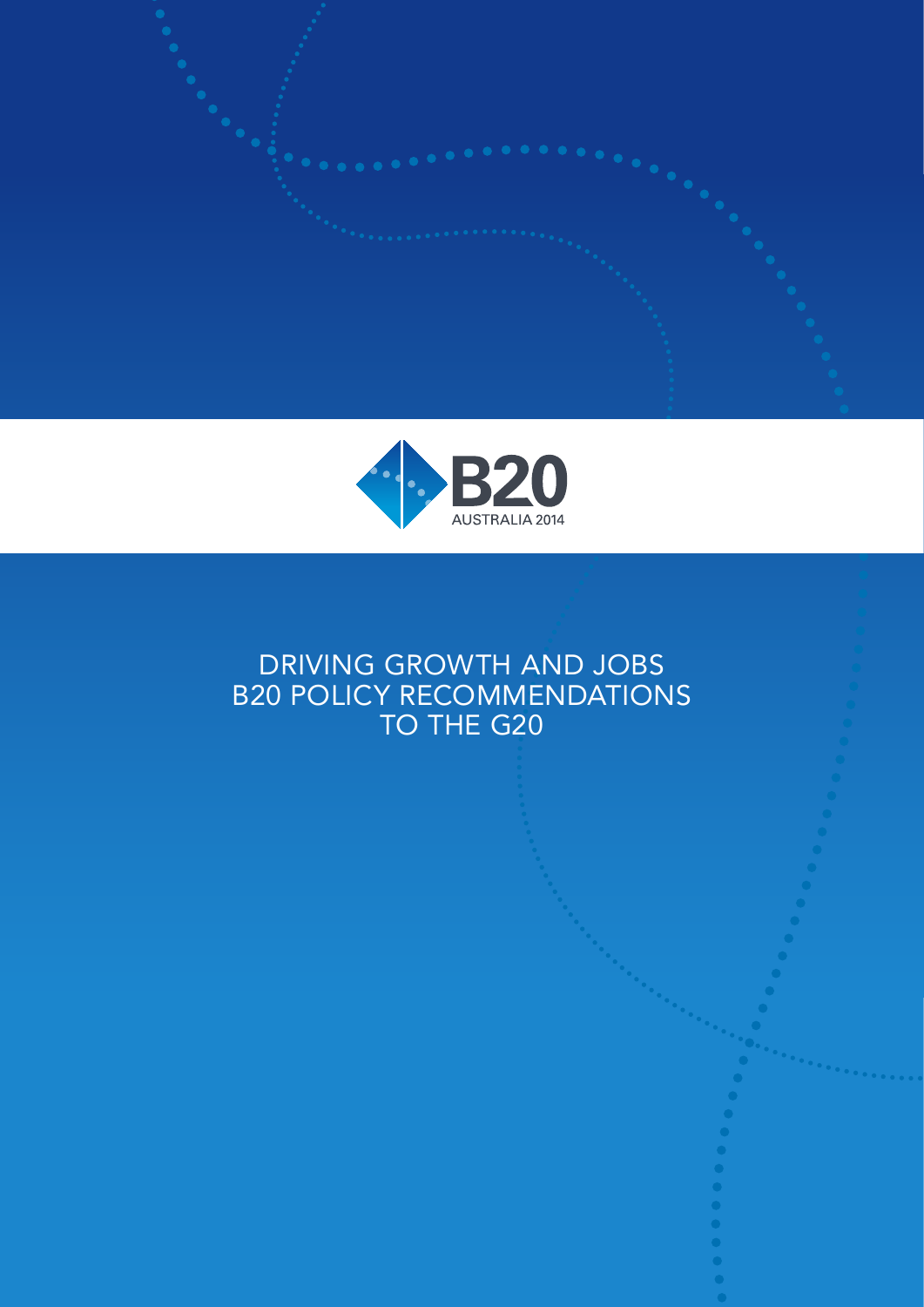## Key messages from B20 to G20

The G20 has successfully stabilised the global financial system and is working through international financial regulators to make it more resistant to future shocks. The need for further global systemic intervention in the financial system is fading, but the global economic recovery is weak and subject to substantial downside risks, and unemployment is still too high. Notwithstanding the need to deal with legacy issues from the financial crisis, growth and employment are our most pressing issues.

Private sector activity and investment is a prerequisite for sustained and inclusive economic growth. It is essential to global job creation and higher living standards. Accordingly the international business community asks policymakers to focus on structural reforms that will remove the barriers and impediments to growth. The G20's tight focus on 'practical outcomes that will lift growth, boost participation, create jobs and build the resilience of the global economy', and a target of two per cent growth above the trajectory implied by current policies over the coming five years, is therefore entirely appropriate.

In response the B20 has concentrated on identifying the impediments to a more conducive environment for investment and growth through five groups focused on the core economic drivers of trade, infrastructure, human capital, finance and transparency. The result of this work is 20 mutually reinforcing recommendations for action by G20 governments. These actions are mostly new structural reform measures that would deliver on the G20 growth target and form a blueprint for sustainable economic growth in the medium term. If G20 countries commit to these reforms the gains will be large, so a failure by any of the G20 countries to commit will mean a significant opportunity cost.

The B20 recommendations concentrate on structural reforms that will enhance:

- **Structural flexibility** so that governments and business can better respond to the need for change as it arises. The B20 proposes that governments enhance structural flexibility through reforms to promote more efficient and productive supply chains, infrastructure and labour markets.
- **Free movement across borders** of goods, services, labour and capital, which is the precondition of a truly global economy. The B20 proposes reforms that tackle trade protectionism, facilitate cross-border investment and better link available labour with productive work.
- Consistent and effective regulation to ensure that markets work as efficiently as possible. The B20 supports completion of the stability-enhancing core reforms to global markets but recommends improved rule-making processes, and also proposes domestic reforms to improve commercial efficiency.
- Integrity and credibility in commerce to ensure that corruption does not create perverse incentives, distort markets or stunt their growth. The B20 proposes action to incentivise self-reporting, harmonise anti-corruption laws and align beneficial ownership regulation.

The business community believes the proposals detailed in this document are specific, practical and actionable. If implemented they will lift inclusive growth, boost participation, create jobs and build the resilience of the global economy. The business community is committed to working with governments to achieve these outcomes, including through dialogue with governments and communities.

Richard Goyder AO B20 Chair Sydney 2014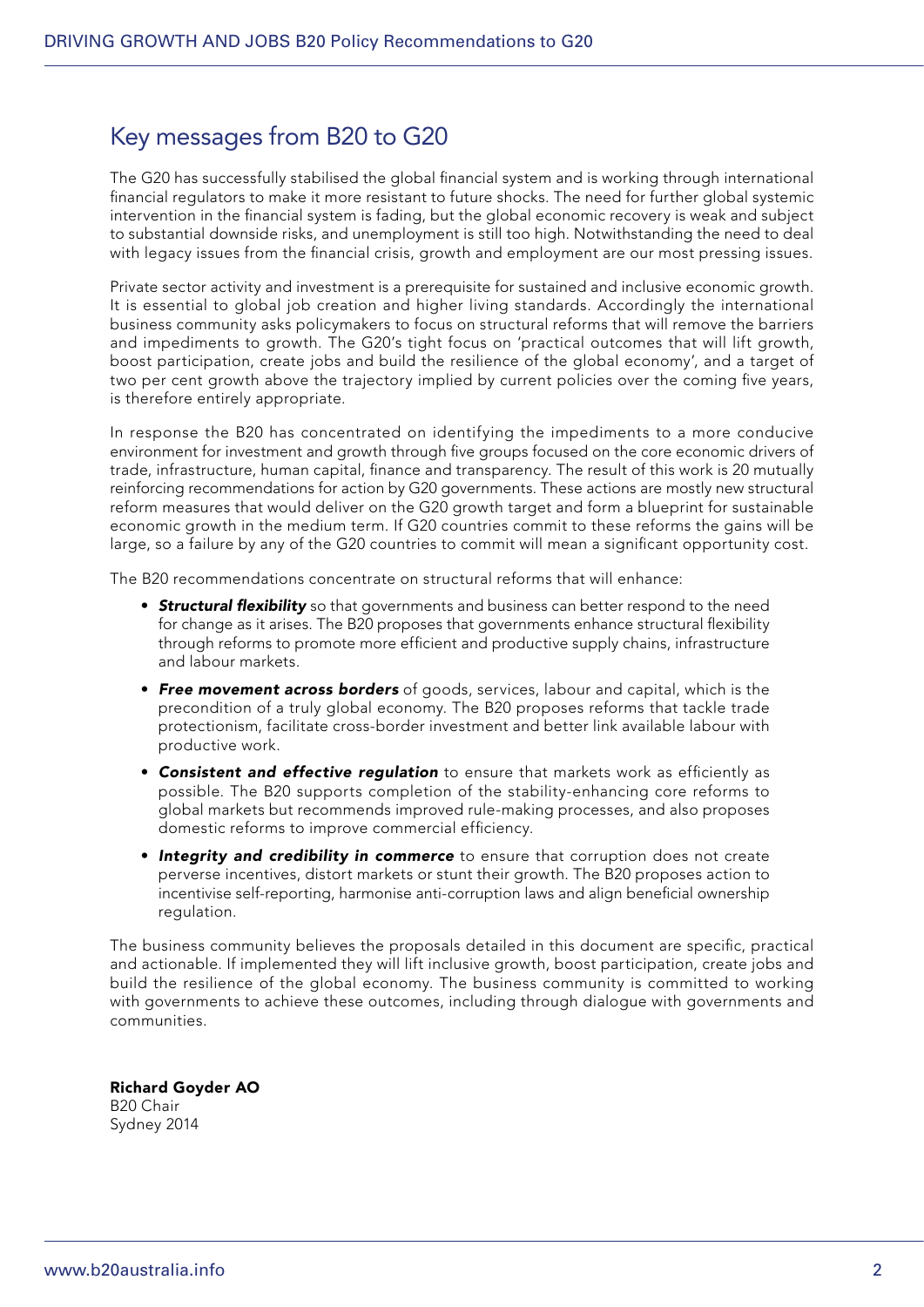## Summary of B20 recommendations to G20

The international business community asks policymakers to focus on structural reforms that will remove barriers and impediments to growth. If G20 countries commit to these reforms the prospect of meeting and exceeding the G20 growth target is high. A failure to commit to and deliver on these reforms will therefore impose significant opportunity costs.

To promote structural flexibility, all G20 governments should:

- 1. Rapidly implement and ratify the Bali Trade Facilitation Agreement and provide capacitybuilding assistance and financial support for developing world trade partners to do the same.
- 2. Develop country-specific supply chain strategies and address supply chain barriers through domestic regulatory reform and infrastructure investment.
- 3. Reaffirm the critical importance of infrastructure and private investment in infrastructure – and set specific five year investment targets aligned to a national strategic vision.
- 4. Establish, publish and deliver credible national infrastructure pipelines that have been rigorously assessed and prioritised by independent infrastructure authorities, and which take full advantage of private sector finance and expertise.
- 5. Establish an Infrastructure Hub with a global mandate to disseminate leading practice to facilitate the development and delivery of pipelines of bankable, investment-ready infrastructure projects.
- 6. Establish a national innovation agenda and pipeline with supporting structural reforms.
- 7. Increase the level of alignment and responsiveness between the learning ecosystem and workforce needs.
- 8. Remove barriers inhibiting entrepreneurs from starting and growing businesses.
- 9. Undertake structural reform to increase flexibility, adaptability and mobility within and across labour markets.

To promote free movement across borders, G20 governments should:

- 10. Reinforce the standstill on protectionism and wind back barriers introduced since the implementation of the standstill, especially non-tariff barriers.
- 11. Ensure preferential trade agreements (PTAs) realise better business outcomes by consulting with business, improving transparency and consistency and addressing emerging trade issues.
- 12. Work towards greater promotion and protection of cross-border capital flows and foreign direct investment (FDI) through a Model Investment Treaty.

#### To promote consistent and effective regulation, all G20 governments should:

- 13. Finalise the core global financial reforms in 2014 and establish a protocol for international rule-making processes commencing in 2015, which better engages the private sector to ensure rules are fit for purpose and fully take account of their impact on the real economy.
- 14. Ensure emerging market economies are effectively represented on global standard setters and that regulations reflect the social, economic and financial challenges faced by EMEs.
- 15. Review prudential and conduct regulation to ensure restrictions on access to finance do not unduly hamper financial inclusion, trade and commodity markets and finance for SMEs.
- 16. Promote longer-term investment by removing unnecessary regulatory disincentives, and developing local capital markets and financing instruments that better align risk and return.
- 17. Implement transparent infrastructure procurement and approvals processes that comply with global leading practice, including a commitment to specific timeframes for approvals.

#### To promote *integrity and credibility in commerce*, all G20 governments should:

- 18. Agree to harmonise laws related to anti-corruption that incentivise companies to build leading practice compliance programs and self-report compliance breaches.
- 19. Enforce applicable legal frameworks such as the OECD Anti-bribery Convention and UN Convention against Corruption and implement or strengthen a national independent corruption authority in each jurisdiction to monitor and enforce.
- 20. Endorse the G8 core principles on transparency of ownership and control of companies and legal arrangements.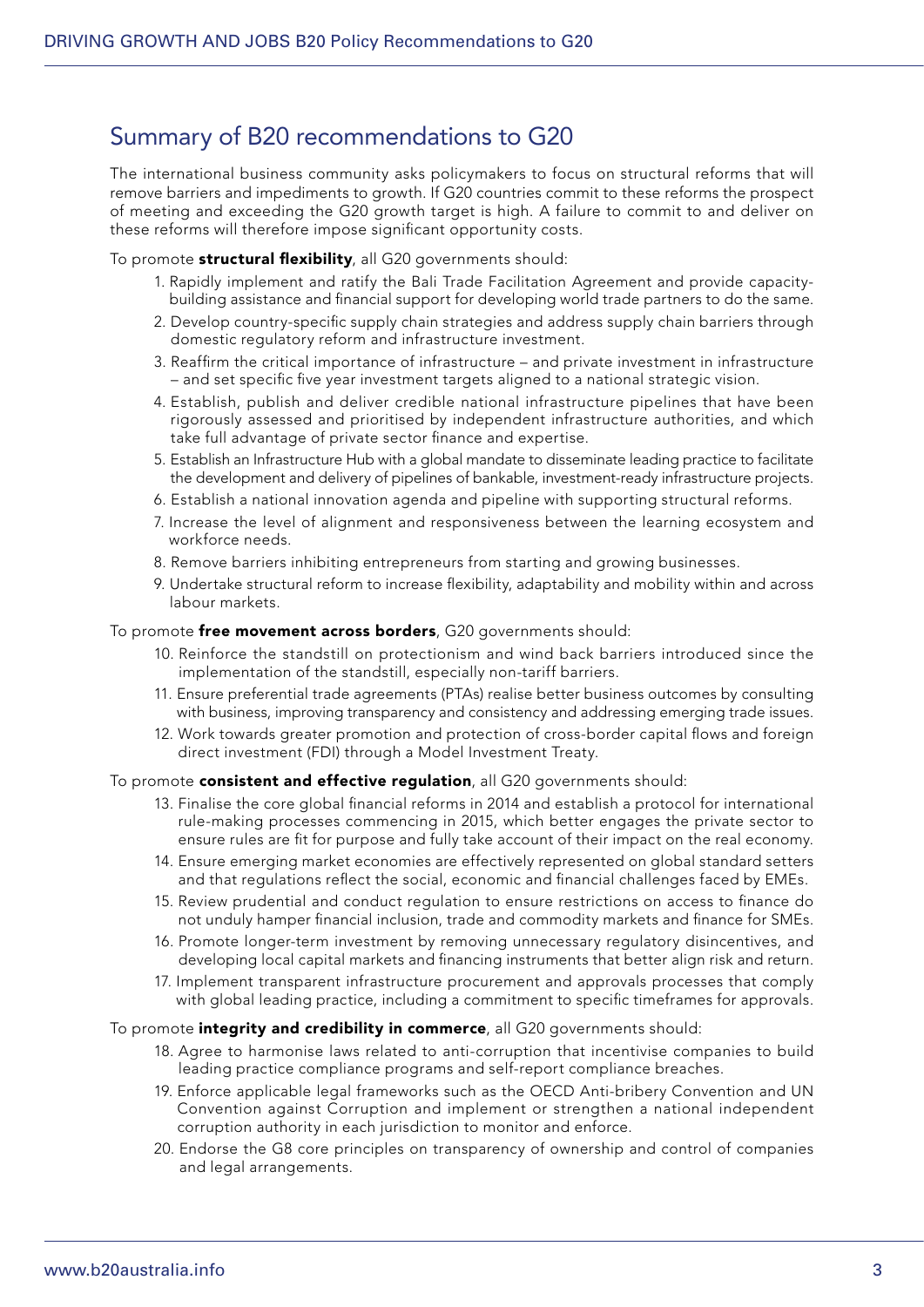## B<sub>20</sub> recommendations<sup>1</sup>

The G20 has successfully stabilised the global financial system. It must now focus on structural reforms that accelerate the next wave of global economic growth.

To that end, the overarching goal of the G20 this year is to implement policies with "practical outcomes that will lift growth, boost participation, create jobs and build the resilience of the global economy."<sup>2</sup> G20 Finance Ministers and Central Bank Governors agreed in February to lift collective GDP over the coming five years by a target of two per cent growth above the trajectory implied by current policies – more than \$2 trillion more in real terms – and add tens of millions of jobs.<sup>3</sup>

The G20 target has been set in the context of high unemployment and weak economic growth. It is clear from IMF, OECD and World Bank forecasts that current growth rates are not sufficient to guarantee rising living standards or substantially lower unemployment.4 Despite signs of improvement, significant downside risks remain and the balance is delicate. Structural reforms are needed across all markets to boost employment and prospects for diversified and sustained growth.

Structural reform is challenging because it requires fundamental changes in the conduct and operation of internal markets. In a global economy, these changes must also be carefully coordinated to achieve the best outcomes for all communities. This will require both coordinated action and collective agreement for unilateral actions that individual countries can take to grow their economies – more trade, better infrastructure, safely regulated, accessible and affordable finance and human capital in the right place, at the right time with the right skills.

Business supports G20 leaders embracing Country Growth Strategies of sufficient ambition to achieve the two per cent additional growth target, through recommendations drawn from four common themes that are critical to success in a global economy:

- Structural flexibility
- Free movement across borders
- Consistent and effective regulation
- Integrity and credibility in commerce

The B20 continues to monitor the discussions occurring with business involvement in other fora in relation to climate change and international tax (including base erosion and profit shifting). Business remains concerned about the impacts of climate change and is focussed on finding ways to reduce emissions at the level of industries and individual business.

B20 recommendations recognise the importance of facilitating increased economic activity now to lock in improved standards of living for the future

Structural reform will require both coordinated action and collective agreement for unilateral actions to grow economies

<sup>1</sup> The B20 recommendations were developed by four discrete taskforces covering financing growth, human capital, infrastructure & investment, and trade, and a cross-cutting anti-corruption working group. The recommendations outlined in this document are explained comprehensively in the more detailed reports made by each of these five groups, including value assessments and quantification methods. The detailed reports can be found at http://www.b20australia.info

<sup>2</sup> https://www.g20.org/g20\_priorities

<sup>3</sup> http://jbh.ministers.treasury.gov.au/media-release/006-2014/

<sup>4</sup> IMF, *World Economic Outlook*, April 2014; OECD, *Economic Outlook*, May 2014; http://www.worldbank. org/en/news/press-release/2014/06/10/wb-lowers-projections-global-economic-outlook-developingcountries-domestic-reforms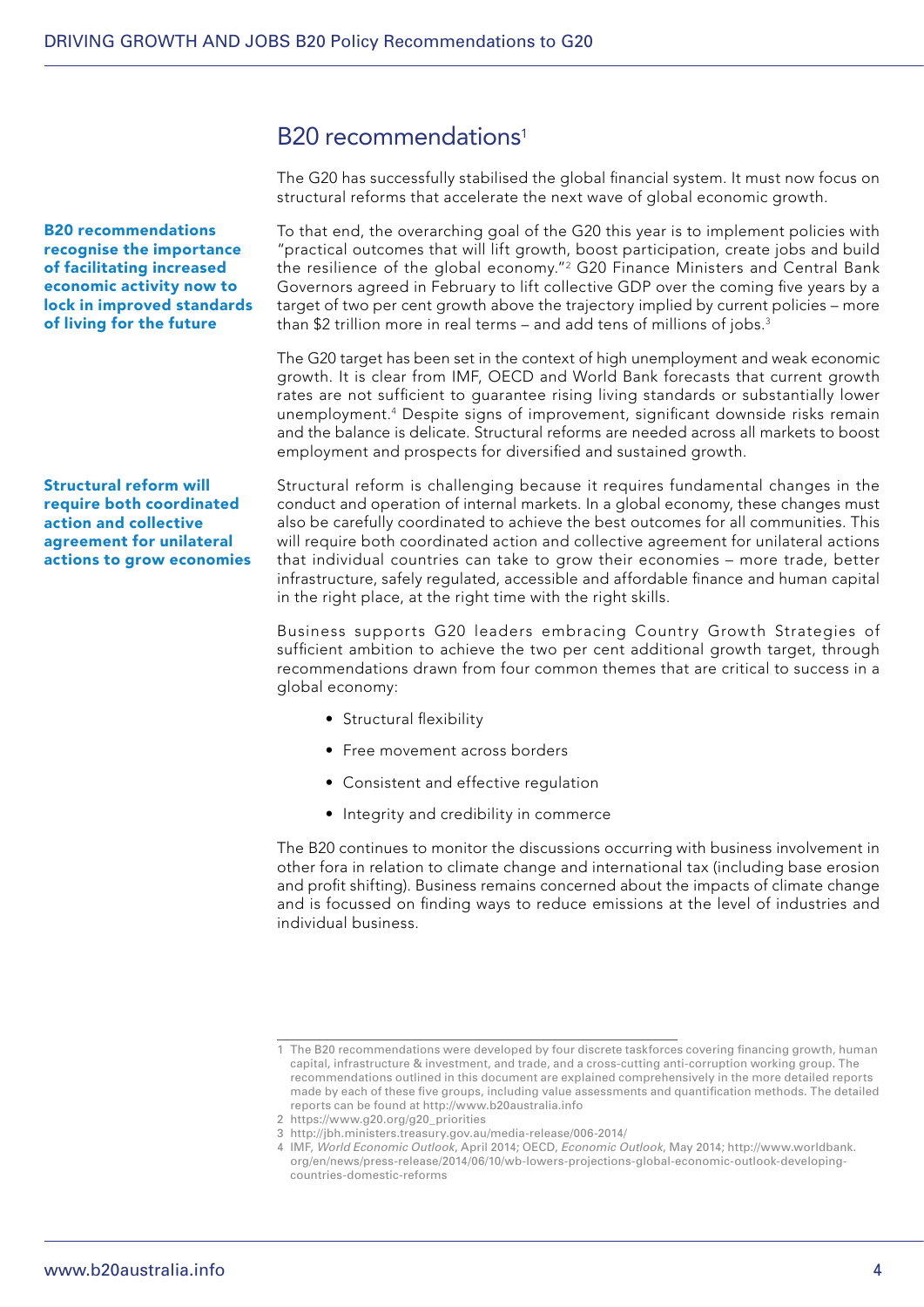The greatest increases in international trade (and GDP growth) will come from tackling non-tariff barriers including supply chain barriers and bottlenecks

Country-specific supply chain improvements are integral to increasing international trade

The greatest barrier to more private investment in public infrastructure is not a shortage of capital but the absence of a credible pipeline of bankable infrastructure projects

### Structural flexibility

The following actions to realise the benefits of structural flexibility should be agreed collectively by G20 governments but implemented individually.

International trade in goods and services is restricted as much by inefficient supply chains as it is by protectionist policies. Border crossing is a critical element in any supply chain: improvements to the efficiency and transparency of customs procedures in any country in accordance with the Bali Trade Facilitation Agreement (TFA) would increase trade volumes and value for that country across all its trade relationships. Multiplied across every signatory, the annual increase in value would be as much as \$960 billion.<sup>5</sup> G20 countries would realise \$820 billion of this value by committing to implement the TFA by mid 2015, whether or not they have ratified it.

The greatest benefits from increased international trade would be realised if individual countries implement country-specific supply chain strategies, including targeted investment in supply chain infrastructure. By concentrating supply chain improvements on sectors with comparative advantage, each country will increase the volume of its highest value trade. High value supply chain improvements across G20 countries, as measured by the Enabling Trade Index, would yield \$2.2 trillion in additional global GDP and support 43 million additional trade-related jobs.<sup>6</sup>

Infrastructure investments should be aligned to a national strategic vision, prioritised according to the value they create, and delivered in the most efficient manner possible. To achieve this, each G20 country should develop a credible national infrastructure pipeline of projects that has been rigorously and transparently assessed by a politically independent expert body, and which takes full advantage of private sector finance and expertise. G20 governments should also reaffirm the importance of infrastructure – and private investment in infrastructure – in their country growth plans by setting specific five year infrastructure investment targets, and monitoring delivery against these targets annually. Doing so could drive additional infrastructure capacity worth \$3 trillion by 2030 and ~\$800 billion in increased economic activity.

To realise these benefits, G20 governments should commit in their Country Growth Strategies to:

- 1. Rapidly implement and ratify the Bali Trade Facilitation Agreement and provide capacity-building assistance and financial support for developing world trade partners to do the same.
- 2. Develop country-specific supply chain strategies and address supply chain barriers through domestic regulatory reform and infrastructure investment.
- 3. Reaffirm the critical importance of infrastructure and private investment in infrastructure – and set specific five year investment targets aligned to a national strategic vision.
- 4. Establish, publish and deliver credible national infrastructure pipelines that have been rigorously assessed and prioritised by independent infrastructure authorities, and which take full advantage of private sector finance and expertise.

<sup>5</sup> Peterson Institute for International Economics, *Payoff from the World Trade Agenda 2013*, Report to the ICC Research Foundation, 2013.

<sup>6</sup> World Economic Forum in collaboration with Bain & Company and the World Bank, *Enabling Trade: Valuing Growth Opportunities*, Geneva, 2013.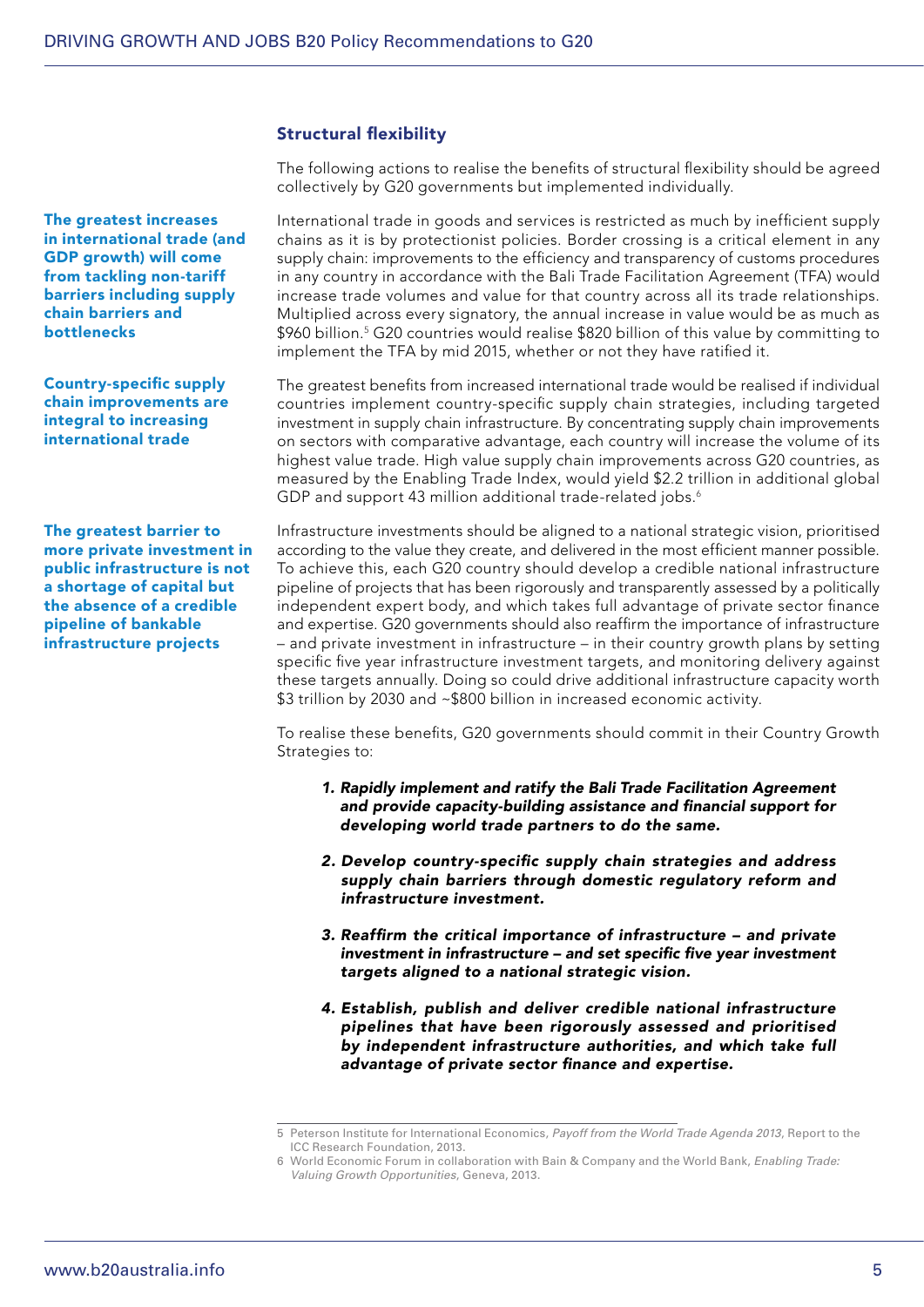Lifting capability across the infrastructure lifecycle is critical to increasing efficiency and investment

Structural flexibility would also be enhanced by the following collective action requiring the cooperation and agreement of all G20 governments.

Developing successful infrastructure programs and projects is challenging, and lifting capability across the infrastructure lifecycle is critical to increasing efficiency and investment. G20 governments should establish an Infrastructure Hub with a global mandate to collect and disseminate leading practice, collaborate with key stakeholder organisations on project preparation and capacity building, develop and promote appropriate standards, and collate and publish relevant data and reports. This would increase the pipeline of bankable, investment-ready infrastructure projects, improve productivity across the infrastructure lifecycle, and accelerate the development of infrastructure as an asset class. Doing so could help add \$2 trillion of additional infrastructure capacity and \$600 billion in GDP by 2030, and generate 10 million additional jobs per annum.

To realise these benefits, G20 governments should collectively commit to:

#### 5. Establish an Infrastructure Hub with a global mandate to disseminate leading practice to facilitate the development and delivery of pipelines of bankable, investment-ready infrastructure projects.

To help direct structural reform efforts, each G20 country should establish a national innovation agenda and pipeline to direct resources to areas of comparative advantage. Innovation priorities could then be used to align funding for research and educational institutions, increase engagement between research organisations, education providers and businesses, and influence the structural reform agenda to develop policies that actively support new business models and industries through well-functioning product, labour and capital markets and an intellectual property system that maximises the potential for innovation.

Governments can help ensure that labour is available to fill the new positions created by increased investment by undertaking reforms to increase the alignment between the learning ecosystem and workforce needs. Reforms should establish mechanisms to identify and forecast future skill requirements and gaps, encourage business participation in teaching and provide models for workplace integrated learning. Curricula should build basic skills for the digital age, and governments should implement measures to increase the transparency of the skills that are mastered in attaining educational qualifications.

New jobs are created by private sector entrepreneurs.<sup>7</sup> Entrepreneurship is its own encouragement, but is frequently held back by unnecessarily onerous regulation and bureaucracy. G20 governments should minimise 'red tape' regulations related to starting and growing businesses, address regulations which restrict the use of remuneration alternatives such as stock options, reduce payroll taxes and investment earnings taxes which disincentivise hiring, and revise bankruptcy and liquidation regulations to reduce the punitive consequences and stigma of failure. Regulation should allow a diversity of forms of work including temporary and part-time work to allow companies to react rapidly to market changes and quickly create jobs.

Employment growth is inadequate to absorb the expanding global labour force

Reforms are needed to increase the alignment between the learning ecosystem and workforce needs

Barriers to entrepreneurship should be removed to drive new job creation

<sup>7</sup> According to the OECD *Science, Technology and Industry Scoreboard 2013: Innovation for growth*, young firms with fewer than 50 employees represent 11 per cent of employment but account for 33 per cent of job creation in the business sector.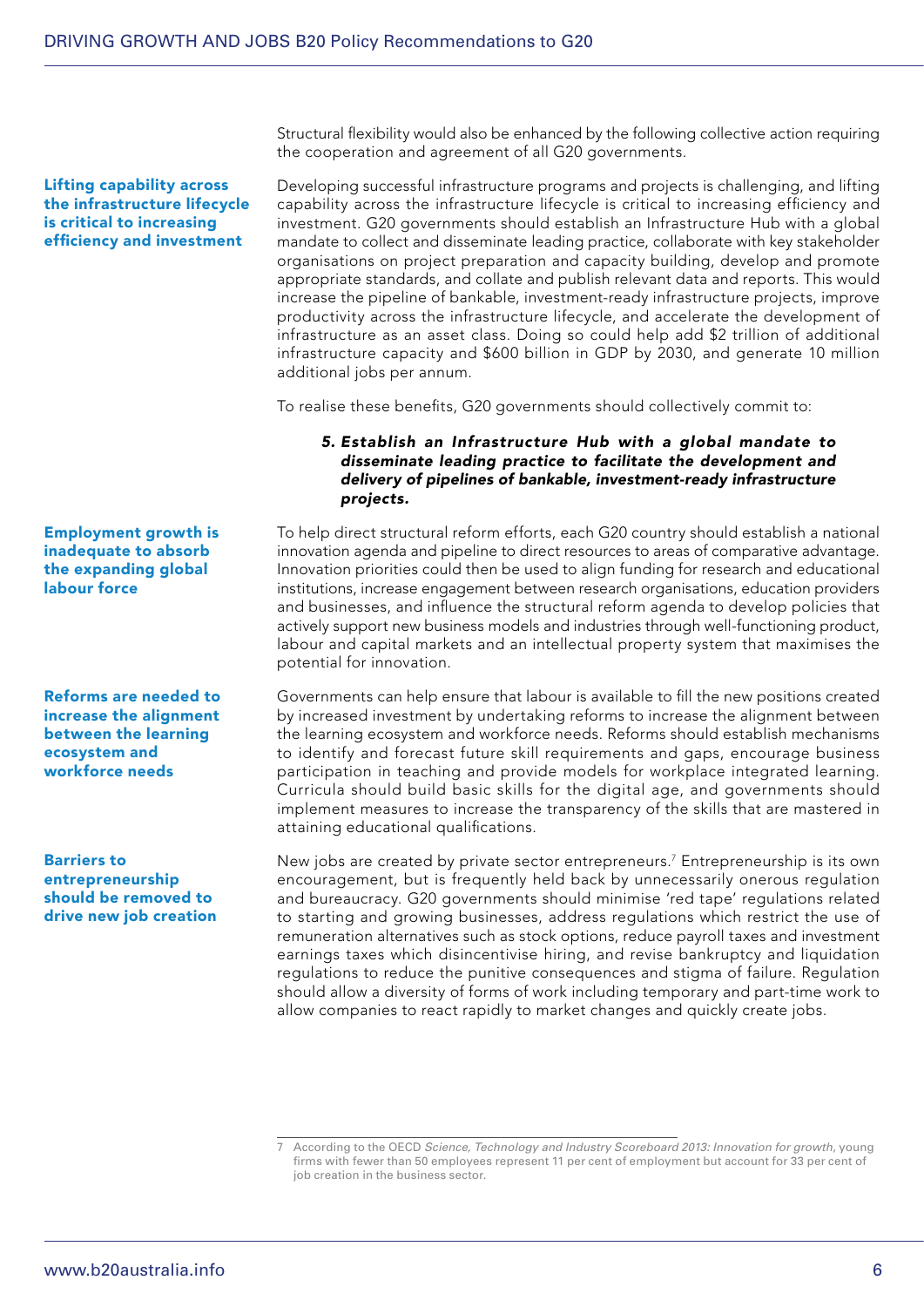Structural reform is needed to ensure people have the capability, flexibility, adaptability and mobility to participate fully in the modern global workforce

Skills gaps exist in the workforce of many countries despite high unemployment.<sup>8</sup> Structural reform is needed to ensure people have the capability (through education and training), flexibility, adaptability and mobility to participate fully in the modern workforce. Skills gaps can be addressed by enhancing international labour mobility through short term and temporary visa classes with simplified processing and less onerous requirements. Reducing unnecessary variability in certification and qualification standards, streamlining recertification, and implementing simplified, aligned cross-border tax regimes would also enhance mobility and thereby increase labour productivity and employment.

To help ensure good jobs are available and positions are filled, G20 governments should include the following actions in their Country Growth Strategies:

- 6. Establish a national innovation agenda and pipeline with supporting structural reforms.
- 7. Increase the level of alignment and responsiveness between the learning ecosystem and workforce needs.
- 8. Remove barriers inhibiting entrepreneurs from starting and growing businesses.
- 9. Undertake structural reform to increase flexibility, adaptability and mobility within and across labour markets.

#### Free movement across borders

The following collective actions requiring the agreement and coordinated cooperation of G20 governments would enhance the free movement across borders of goods, services, labour and capital.

G20 economies have, for the most part, avoided tariff protectionism in the wake of the financial crisis. Disappointingly, however, there has been a large increase in non-tariff barriers. Left unaddressed, non-tariff measures will siphon off gains made through the Bali TFA and inhibit future progress on trade liberalisation. G20 countries should reaffirm their commitment to the G20 standstill and honour the spirit of that agreement by asking the World Trade Organisation (WTO) to also include non-tariff measures in its monitoring, and they should commit to a timeframe to remove those measures found to be trade restricting. A comprehensive standstill and wind-back could add \$360 billion to global GDP and support 7 million additional trade-related jobs.

As WTO members have been unable to progress the removal of tariff barriers on a most favoured nation basis, they have turned to preferential trade agreements (PTAs)<sup>9</sup> to enhance their most important trading relationships. But these agreements are not always fully utilised by businesses due to unnecessary internal complexity and external inconsistency. G20 countries should survey trading businesses to understand the strengths and weaknesses of PTAs, commit to establish new PTAs in a transparent manner consistent with the WTO rules and compliant with the WTO Transparency Mechanism and request the WTO to identify and share good practices based on business input.

Renewed effort is required to advance international agreement to reduce barriers to the movement across borders of goods, services, capital and labour

PTAs are not always fully utilised by businesses due to unnecessary internal complexity of agreements and external inconsistency between agreements

<sup>8</sup> Despite global unemployment in 2013 of 201.8 million, 35 per cent of 38,000 employers worldwide report difficulty filling positions due to a lack of available talent. Manpower, *2013 Global Talent Shortage Survey Research Results*, 2013.

<sup>9</sup> A preferential trade agreement is any trade agreement that departs from the Most Favoured Nation (MFN) principle. In other words, any agreement that offers one trading partner access to a market under more favourable conditions than are unconditionally afforded every other WTO member. This includes agreements variously labelled 'bilateral', 'regional', 'mega-regional' or 'free-trade agreements', as well as agreements labelled 'plurilateral' when they depart from the MFN principle.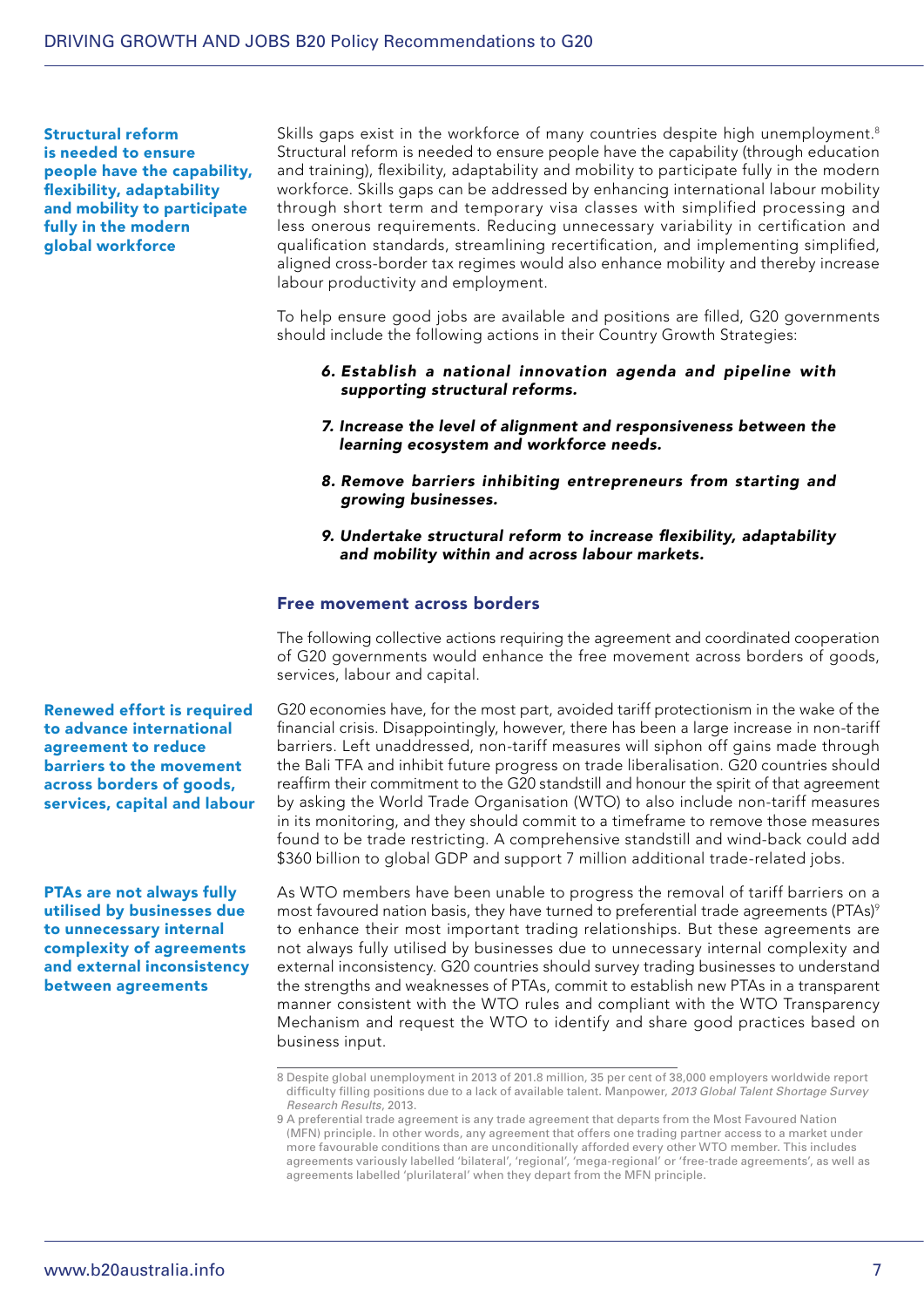Global FDI flows are still 25 per cent below their 2007 peak and recovery has been slow, especially in developed countries<sup>12</sup>

Foreign Direct Investment (FDI) is also an important driver of productivity and economic growth, but is often constrained by national regulatory environments that restrict market access, are corrupt and non-transparent, or which fail to protect investors against discriminatory, arbitrary and unfair treatment. G20 governments should establish a 'Model Investment Treaty' to encourage the gradual alignment of investment agreements and promote greater FDI. Doing so could contribute an additional \$400 billion in infrastructure capacity by 2030, concomitant with an increase of \$100 billion in long-run GDP.

To realise these benefits, G20 countries should take the following collective actions:

- 10. Reinforce the standstill on protectionism and wind back barriers introduced since the implementation of the standstill, especially non-tariff barriers.
- 11. Ensure preferential trade agreements (PTAs) realise better business outcomes by consulting with business, improving transparency and consistency and addressing emerging trade issues.
- 12. Work towards greater promotion and protection of cross-border capital flows and foreign direct investment (FDI) through a 'Model Investment Treaty'.

#### Consistent and effective regulation

International financial regulation has strengthened the global economy to better deal with financial shocks. G20 governments should now agree collectively that international regulators should be required to adopt more consultative processes so that global rules foster the twin aims of stability and growth.

Business supports the implementation of measures developed by the G20 to provide stability and resilience to the global financial system. Efforts should now be directed at ensuring successful implementation of the post-crisis regulatory agenda. The G20 should deliver on its ambition to finalise key reforms in 2014, including Basel III capital and liquidity requirements, enhanced regulation of global systemically important institutions, over-the-counter derivatives markets and market-based financing ('shadowbanking'), and ensure these measures are implemented uniformly.

A new rule-making protocol, incorporating cost benefit analysis and real economy impact assessment, should be adopted by global standard setters. Annual reports on implementation and effectiveness of rules should be provided to the G20 dealing with the impact on stability and economic growth, including unintended effects of the new rules, especially on access to finance in emerging market economies (EMEs) and for small and medium enterprises (SMEs). EMEs should be better represented in the governance of global standard setters to ensure the rules being developed take account of differing market conditions. A 'real economy' survey undertaken for the B20 reveals some unnecessary restrictions on the provision of finance in some markets.<sup>11</sup>

Financial institutions are the front line implementers of business rules. Supervisors working with institutions on the implementation of prudential and conduct rules should ensure that for cross-border transactions there is compatibility in the way rules are interpreted and enforced. Global standard setters should assess the impacts of prudential and conduct regulation on SME financing and trade finance to maintain

International financial regulators should pause, take stock and align the set of regulations introduced in response to the financial crisis

Global standard setters should adopt new rule-making protocols to enhance effectiveness of rules and reduce unintended consequences

Global standard setters should assess the impacts of prudential and conduct regulation on SMEs and trade finance

<sup>10</sup> UNCTAD, World Investment Report, 2014.

<sup>11</sup> B20, *Voice of the customer*, research conducted for the B20, 2014.

Available at http://www.b20australia.info/Pages/FinancingGrowth.aspx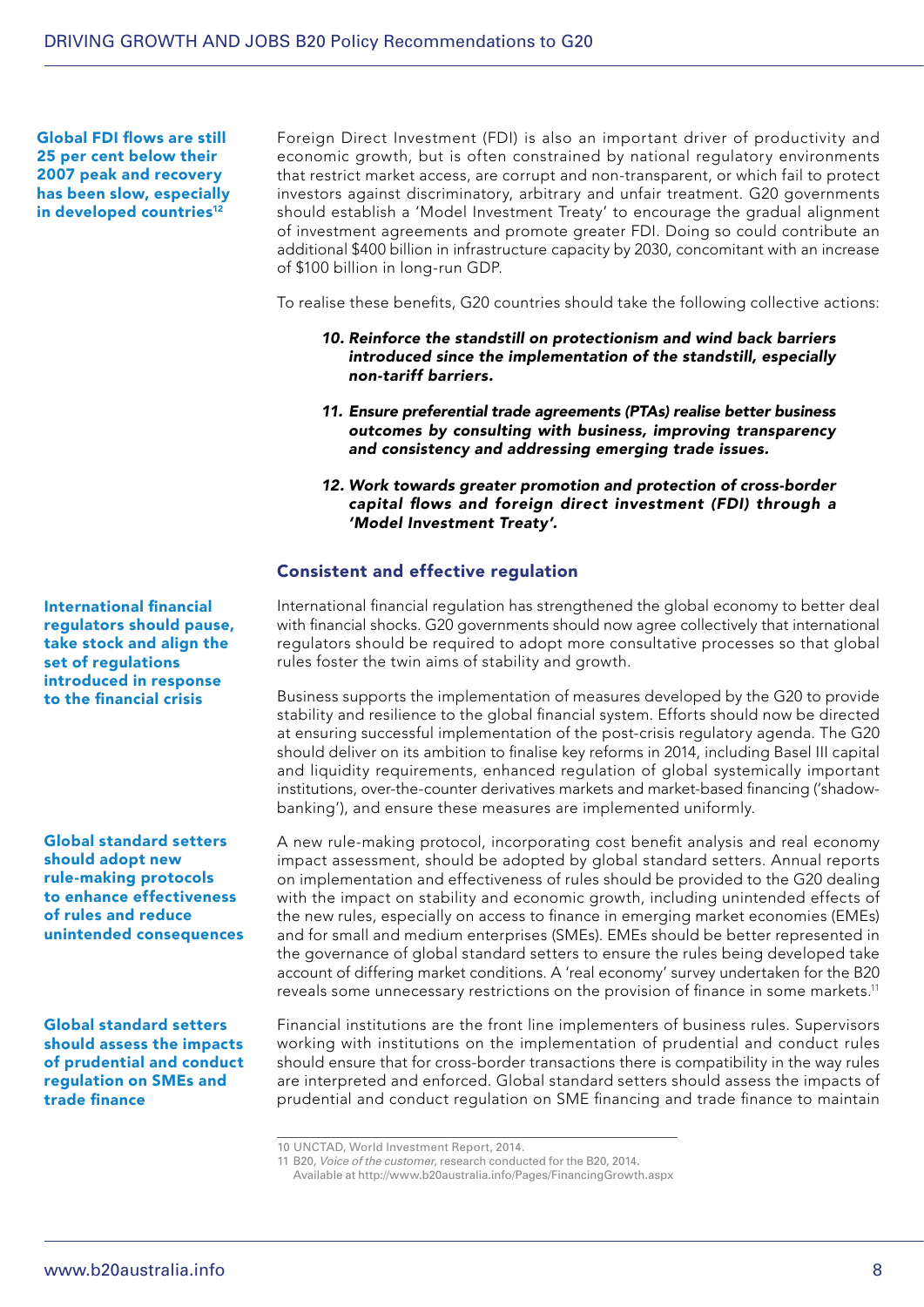market integrity and remove unnecessary restrictions on the provision of finance. The effect of global conduct rules on correspondent banking relationships for cross-border payments and the provision of remittances should be examined. The WTO should be commissioned to conduct a global study of the impact of new financial crime compliance standards on global trade flows focused on SMEs and EMEs.

The B20 supports anti-money laundering and counter-terrorism financing (AML/CTF) rules. But in their current form, conduct rules appear to be accentuating financial exclusion.12 Associated compliance costs, reputation risk and punitive fines for breaches have caused global banks to withdraw services from a number of emerging markets, restricting credit availability and hence growth. The Financial Action Taskforce should work with the Partnership for Financial Inclusion to understand the effects of AML/ CTF rules on access to finance and propose rules that restrict financial crime but not growth. This could involve a framework for mutual recognition of base level due diligence standards requirements and the establishment of standard procedures for a "trade transactions only" between banks which streamlines AML requirements.

Governments should consider measures to facilitate greater long-term investment by the private sector, including in infrastructure. In order to make long-term, less liquid investments, investors require that prudential financial regulations do not unnecessarily discourage them, and that there are appropriate financial instruments in place to meet their needs, particularly in less developed capital markets. Governments should promote long-term capital formation according to circumstance, but options include the promotion of well structured and regulated insurance and pension industries, and ensuring adequate disclosure and reporting rules. Risk sharing and co-investment mechanisms could enhance government access to private finance for higher risk or EME infrastructure projects.

To ensure international financial regulation places the least possible brake on growth G20 governments should take the following collective actions:

- 13. Finalise the core global financial reforms in 2014 and establish a protocol for international rule-making processes commencing in 2015 which better engages the private sector to ensure rules are fit for purpose and fully take account of their impact on the real economy.
- 14. Ensure emerging market economies are effectively represented on global standard setters and that regulations reflect the social, economic and financial challenges faced by EMEs.
- 15. Review prudential and conduct regulation to ensure restrictions on access to finance do not unduly hamper financial inclusion, trade and commodity markets and finance for SMEs.
- 16. Promote longer-term investment by removing unnecessary regulatory disincentives, and developing local capital markets and financing instruments that better align risk and return.

The following individual country action would promote consistent and effective regulation and domestic regulatory reform to drive growth and jobs.

12 B20, *Voice of the customer*, research conducted for the B20, 2014. Available at http://www.b20australia.info/Pages/FinancingGrowth.aspx

Prudential regulations should not unnecessarily discourage long-term, less liquid investments

In their current form, conduct rules appear to be accentuating financial exclusion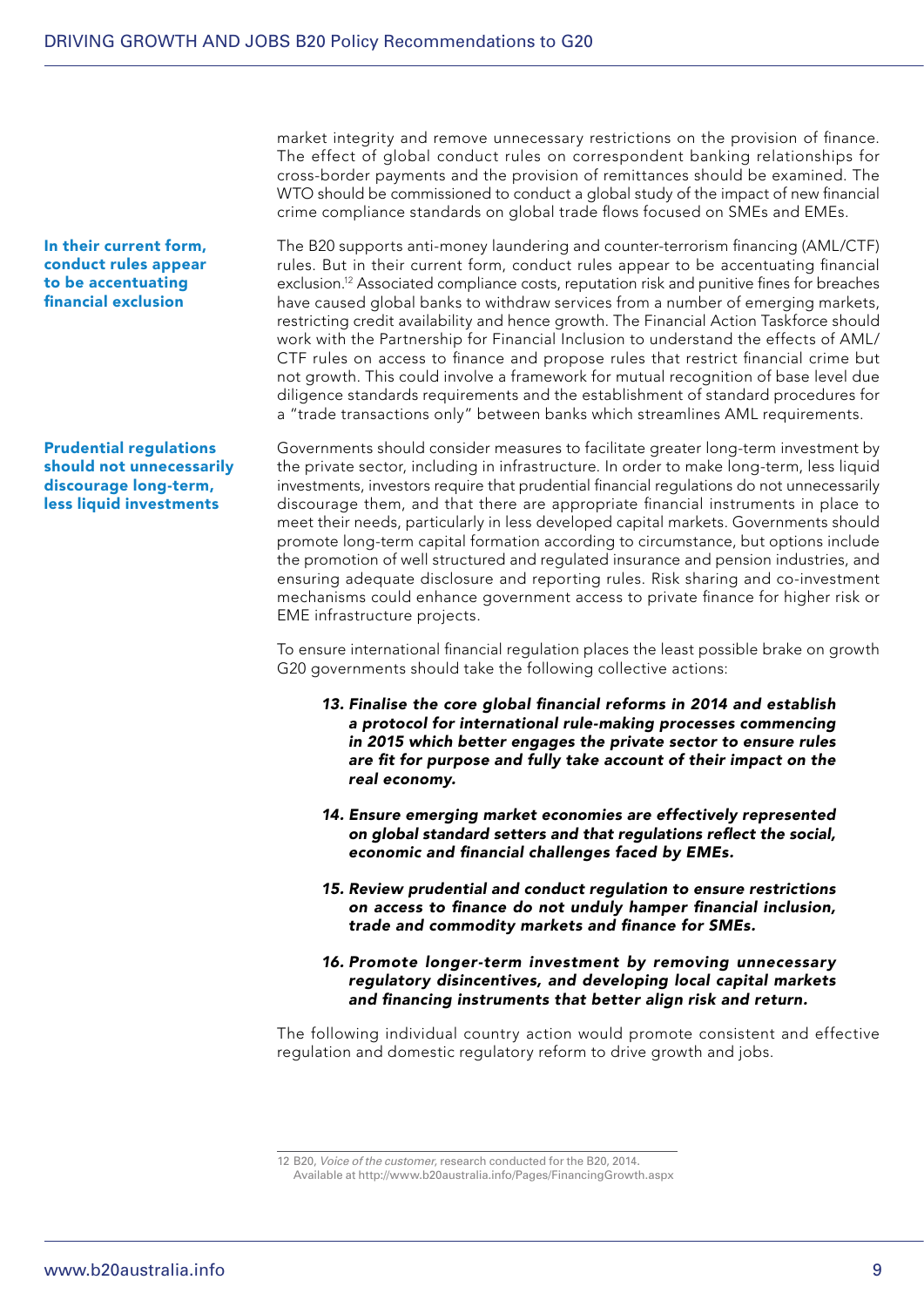Increasing efficiency in infrastructure approvals can reduce costs without compromising the integrity of the process

Inefficient approvals processes and corruption in public procurement are major deterrents to infrastructure investment and impose significant public cost.13 However, significant improvements can be made without compromising the quality of review.<sup>14</sup> To catalyse improvement G20 governments should set appropriate time limits for regulatory and environmental approvals and make a single agency accountable for these. In conjunction with transparent, leading practice public procurement processes, this would add an additional \$2 trillion infrastructure capacity and \$500 billion in GDP by 2030, and an additional 8 million jobs per annum.

G20 countries should include the following action in their individual Country Growth Strategies:

#### 17. Implement transparent infrastructure procurement and approvals processes that comply with global leading practice, including a commitment to specific timeframes for approvals.

#### Integrity and credibility in commerce

Transparency and integrity in commerce is essential for improving efficiency and boosting growth, but rules must be developed and implemented collectively if they are to have the desired effect.

#### If corruption were an industry, it would be the world's third largest, worth more than \$3 trillion and 5 per cent of global GDP<sup>16</sup>

G20 governments should incentivise business to tackle the supply side of corruption by working towards harmonised self-reporting regulation

Transparency of beneficial ownership has the potential to deliver significant gains in the fight against corruption

Corruption has the potential to undermine the gains from the proposed reforms. In most countries around the world, corruption is getting worse, not better. In addition to the enormous cost to sustainable economic, political and social development, corruption increases the costs and risks of doing business, restricts cross-border trade, and is a major deterrent to investment, especially in infrastructure, where it can add 25 per cent of project costs.16 Legal frameworks exist to tackle corruption but are actively enforced in very few countries.<sup>17</sup> The result is an uneven playing field where business is not incentivised or recognised for embedding the right behaviours throughout global supply chains.

Self-reporting of corruption has the potential to make a significant impact. Businesses – and public offices - need to be prepared to report violations to the authorities and work with them on resolution rather than wait to be detected, and should be encouraged to do so, for example by reduced penalties. Governments should agree to harmonise laws related to anti-corruption that incentivise companies to build robust compliance programs and self-report compliance breaches. This will require government to business and government to government cooperation to map jurisdictional differences and propose appropriate regulatory changes.

Transparency of beneficial ownership has the potential to deliver significant gains in the fight against corruption because it allows illicit financial flows to be more easily traced and makes it harder for people to benefit from the proceeds of corruption and crime. The issue has become top of mind for many governments, which are currently developing their regulatory response. Business sees this as an opportunity to take a consistent global approach producing harmonised regulation at the outset, instead of a multitude of different national laws. As a first step, G20 governments

<sup>13</sup> For example, it has been estimated that a delay of one year could reduce some projects' NPV by up to 20 per cent (Australian Productivity Commission, 2009).

<sup>14</sup> For example, efficiency improvements have more than halved the time required for major energy project approvals in Canada (Doucet, 2012 *Unclogging the Pipes: Pipeline Reviews and Energy Policy*). 15 http://www.oecd.org/cleangovbiz/49693613.pdf

<sup>16</sup> OECD, *Implementing the OECD Principles for Integrity in Public Procurement*, 2013.

<sup>17</sup> Transparency International, *Exporting corruption: progress report 2013: assessing enforcement of the OECD convention on combating foreign bribery*, 2013.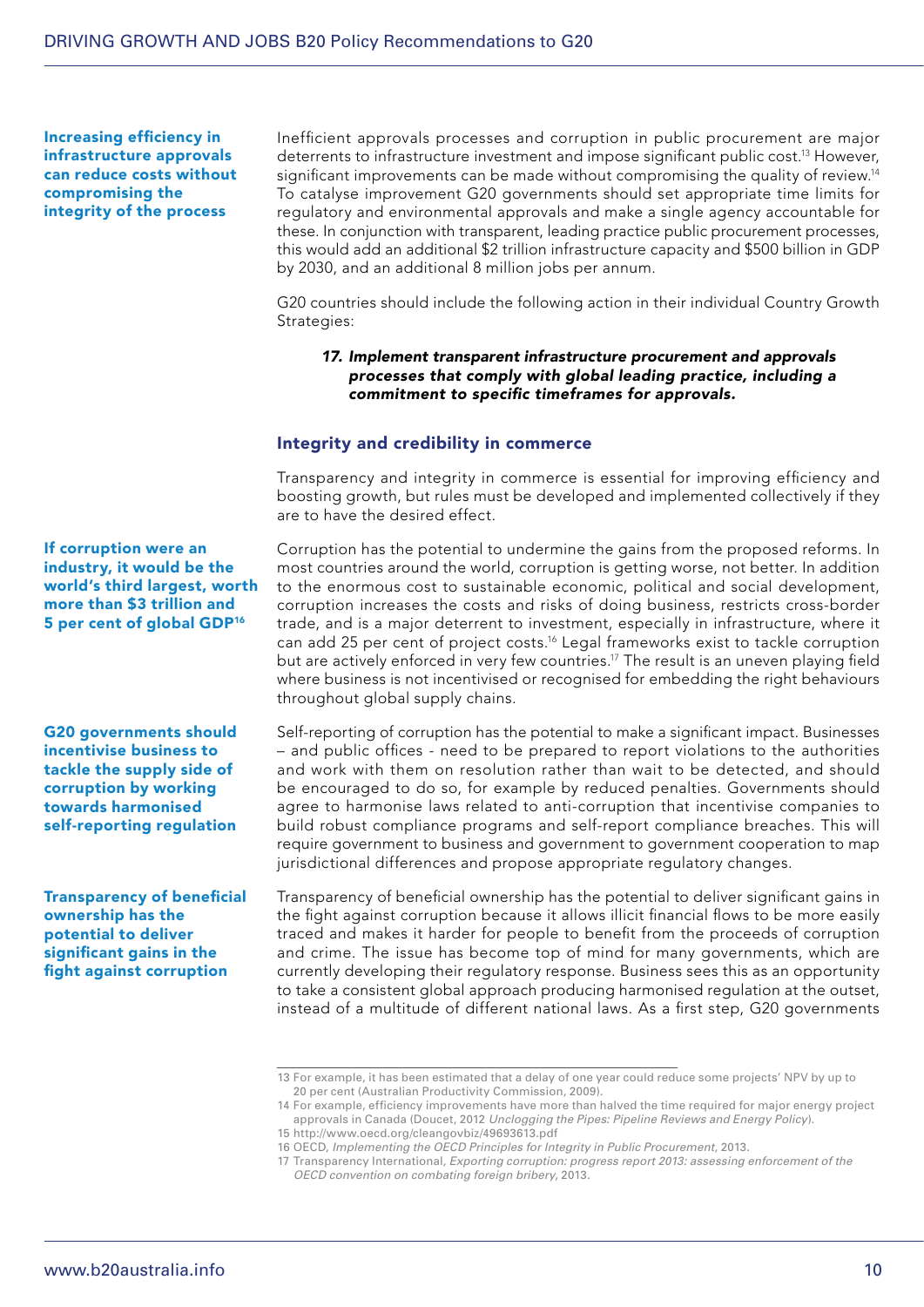should endorse the G8 core principles on transparency of ownership and control of companies and legal arrangements.

G20 governments should take the following collective actions to increase the transparency and credibility of commercial enterprise and tackle corruption without restricting growth:

- 18. Agree to harmonise laws related to anti-corruption that incentivise companies to build leading practice compliance programs and self-report compliance breaches.
- 19. Endorse applicable legal frameworks, such as the OECD Antibribery convention and UN Convention against Corruption, and implement or strengthen a national independent corruption authority in each jurisdiction to monitor and enforce.
- 20. Endorse the G8 core principles on transparency of ownership and control of companies and legal arrangements.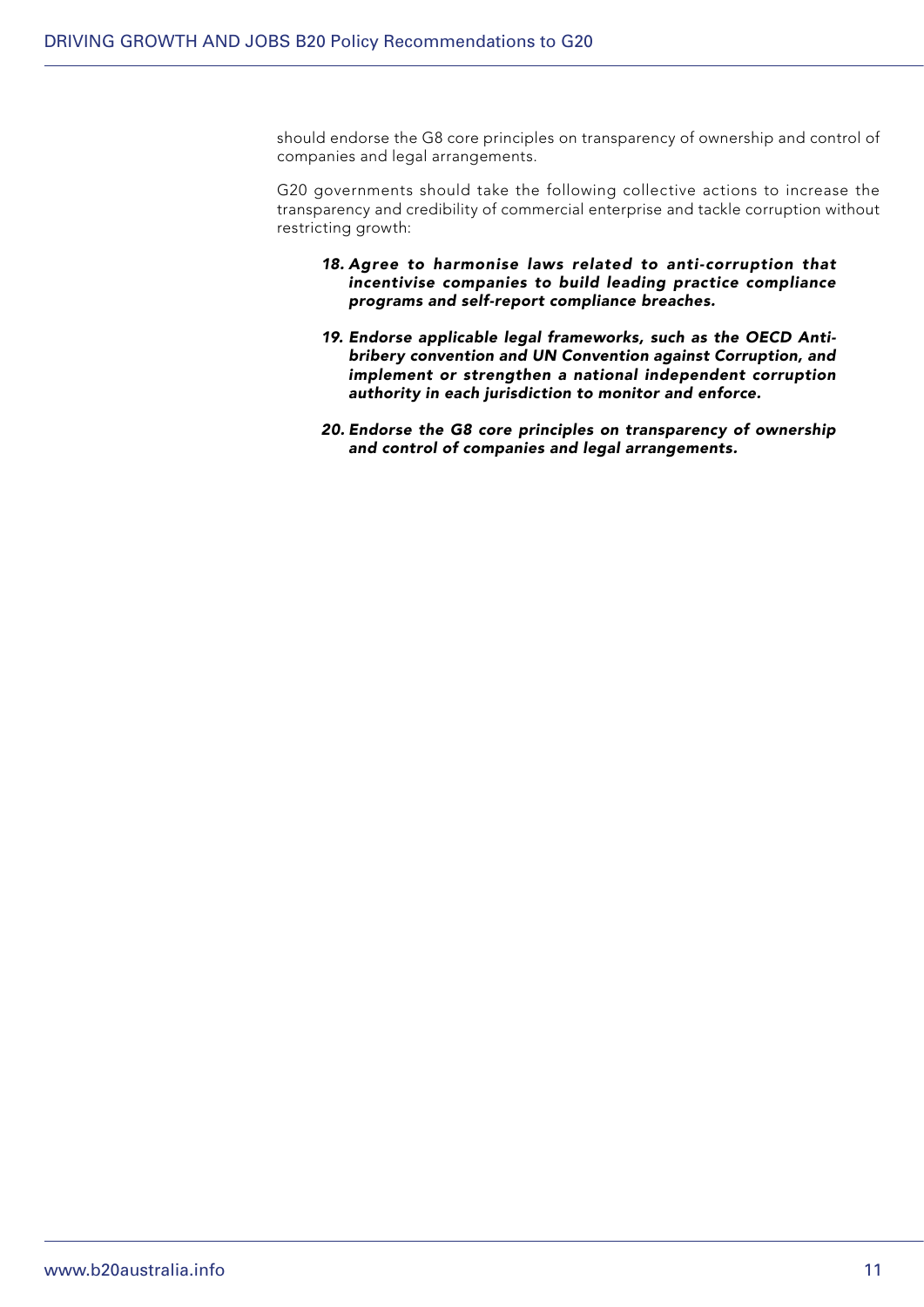## Quantifying the benefits for the global economy

These B20 recommendations have been developed specifically to help meet the G20 growth target. The B20 has therefore carefully assessed the benefits of its recommendations, and has quantified them wherever possible.18 As a number of recommendations overlap, adopting recommendations in some areas will contribute to the achievement of value gains from other recommended policy responses.

In aggregate the B20 believes that these proposed policy responses would cumulatively assist G20 countries to meet and exceed the 2 per cent growth target. On the other hand it is clear that failing to boost growth and jobs through concerted policy responses will have significant negative consequences for global living standards.

### Trade recommendations

#### Value of Trade recommendations<sup>19</sup>

| #  | Recommendation                                                                                                                                                                                  | GDP                | <b>Trade</b> | Jobs |
|----|-------------------------------------------------------------------------------------------------------------------------------------------------------------------------------------------------|--------------------|--------------|------|
|    | Rapidly implement and ratify the Bali Trade Facilitation<br>Agreement and provide capacity-building assistance and<br>financial support for developing world trade partners to do<br>the same.  | \$820b             | \$800b       | 16m  |
| 2  | Develop country-specific supply chain strategies and address<br>supply chain barriers through domestic regulatory reform and<br>infrastructure investment.                                      | \$2.2 <sub>t</sub> | \$1.2t       | 43m  |
| 10 | Reinforce the standstill on protectionism and wind back barriers<br>introduced since the implementation of the standstill, especially<br>non-tariff barriers.                                   | \$360b             | \$350b       | 7m   |
| 11 | Ensure preferential trade agreements (PTAs) realise better<br>business outcomes by consulting with business, improving<br>transparency and consistency and addressing emerging<br>trade issues. | N/A                | N/A          | N/A  |

These values have been scaled according to the share of G20 economies in the global economy, to more accurately reflect the impact of our trade recommendations. Benefits have been converted between GDP, trade and jobs supported.

### Infrastructure & investment recommendations

#### Value of Infrastructure & investment recommendations<sup>20</sup>

| # | Recommendation                                                                                                                                                                                                                                          | Capacity | GDP    | Jobs            |
|---|---------------------------------------------------------------------------------------------------------------------------------------------------------------------------------------------------------------------------------------------------------|----------|--------|-----------------|
| 3 | Reaffirm the critical importance of infrastructure – and private<br>investment in infrastructure – and set specific five year investment<br>targets aligned to a national strategic vision.                                                             | N/A      | N/A    | N/A             |
| 4 | Establish, publish and deliver credible national infrastructure<br>pipelines that have been rigorously assessed and prioritised<br>by independent infrastructure authorities, and which take<br>full advantage of private sector finance and expertise. | \$3t     | \$800b | 13 <sub>m</sub> |

<sup>18</sup> The quality and availability of data across the range of study is highly variable and consequently a number of incompatible quantification methods have been used.

19 GDP and trade figures measure uplift across G20 countries. Jobs figures measure the number of trade-related jobs supported. Recommendation 1 values are likely to be in 2012 USD, and recommendation 2 values are likely to be in 2010 USD, although the source data does not make this absolutely clear. Recommendation 10 values are in 2012 USD.

20 Capacity figures reflect expected cumulative increases in effective infrastructure capacity achieved by 2030. GDP and jobs figures reflect the annual impact of this cumulative increase in infrastructure capacity over the long run. Monetary figures are in 2010 USD.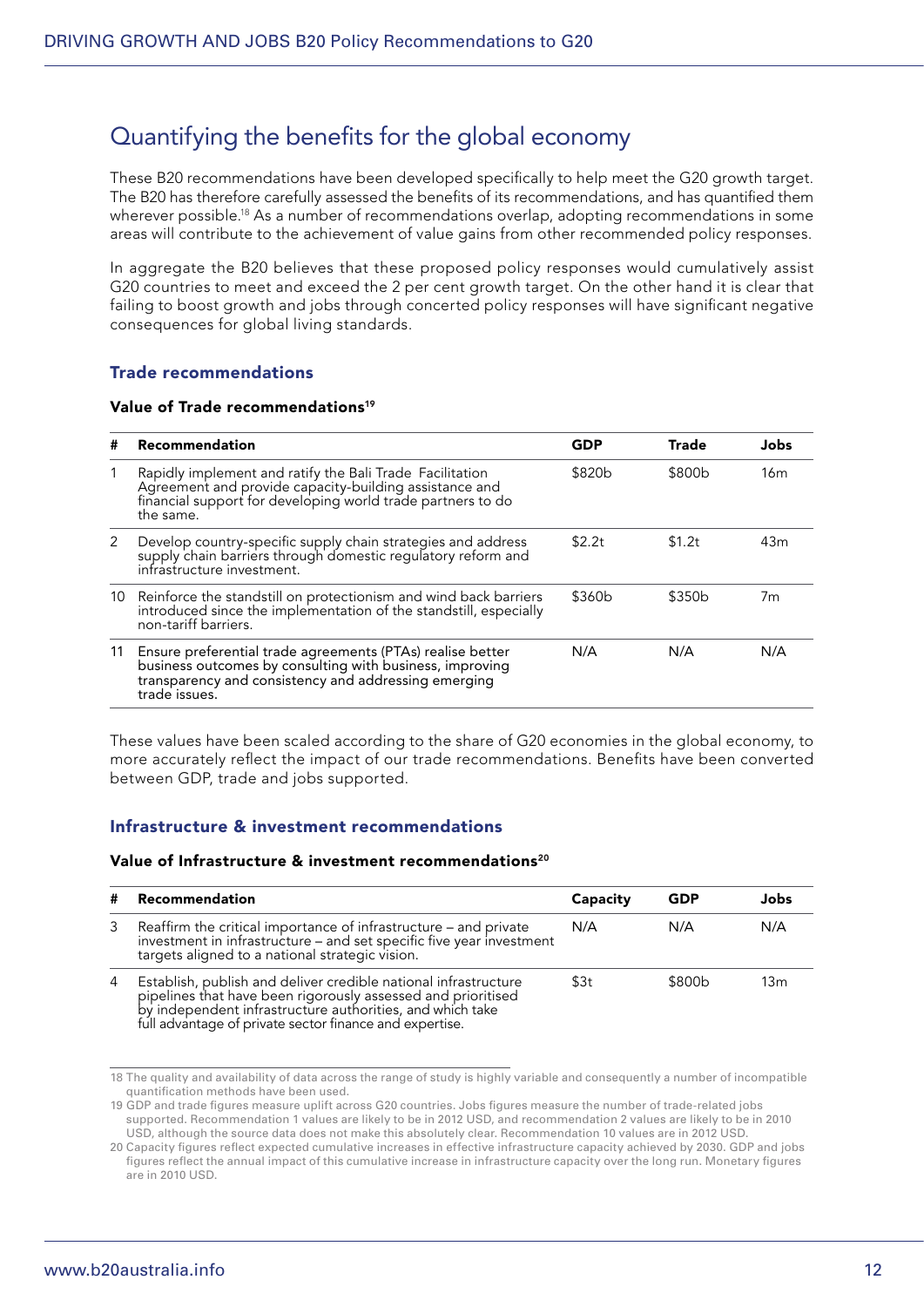| #  | Recommendation                                                                                                                                                                                             | Capacity | <b>GDP</b> | Jobs            |
|----|------------------------------------------------------------------------------------------------------------------------------------------------------------------------------------------------------------|----------|------------|-----------------|
| 5. | Establish an Infrastructure Hub with a global mandate to disseminate<br>leading practice to facilitate the development and delivery of<br>pipelines of bankable, investment-ready infrastructure projects. | \$2t     | \$600b     | 10 <sub>m</sub> |
|    | 12 Work towards greater promotion and protection of cross-border<br>capital flows and foreign direct investment through a Model<br>Investment Treaty.                                                      | \$400b   | \$100b     | 2m              |
|    | 16 Promote longer-term investment by removing unnecessary<br>regulatory disincentives, and developing local capital markets<br>and financing instruments that better align risk and return.                | \$500b   | \$100b     | 2m              |
| 17 | Implement infrastructure procurement and approvals<br>processes that comply with global leading practice,<br>including a commitment to specific timeframes for approvals.                                  | \$2t     | \$500b     | 8m              |

The potential value of the individual infrastructure & investment recommendations in terms of jobs and GDP is based on their expected contribution to addressing an estimated \$12-22 trillion shortfall in global infrastructure capacity by 2030. Recommendations 12 and 16 are also expected to have significant impacts on investment beyond infrastructure. However, these effects have not been explicitly quantified.

### Financing growth recommendations

#### Value of financing growth recommendations<sup>21</sup>

| #  | Recommendation                                                                                                                                                                                                                                                                           | Cumulative increase in global lending<br>volumes supported, 2013 - 2017 |
|----|------------------------------------------------------------------------------------------------------------------------------------------------------------------------------------------------------------------------------------------------------------------------------------------|-------------------------------------------------------------------------|
| 13 | Finalise the core global financial reforms in 2014 and establish a<br>protocol for international rule-making processes commencing in<br>2015, which better engages the private sector to ensure rules are fit<br>for purpose and fully take account of their impact on the real economy. | \$19t                                                                   |
|    | 14 Ensure emerging market economies are effectively represented on<br>global standard setters and that regulations reflect the social,<br>economic and financial challenges faced by EMEs.                                                                                               | \$15t                                                                   |
| 15 | Review prudential and conduct regulation to ensure restrictions on<br>access to finance do not unduly hamper financial inclusion, trade and<br>commodity markets and finance for SMEs.                                                                                                   | \$3t                                                                    |

We assume that a well functioning regulatory system, with improved coordination and adjustments to some distortions, could contribute to increased global business activity. The overall approach is to quantify the value at stake if the proposed improvements are not made to the regulation of financial markets. At current course and speed, global lending is forecast to grow at 5 per cent per annum but the financing growth recommendations will need to be implemented to sustain this level of growth.

#### Human capital recommendations

Valuing the impact of specific human capital recommendations is challenging because reliable data connecting growth, jobs and human capital policy responses does not exist. Moreover, human capital indicators are impacted by many factors in combination, and there are few holistic studies that directly value the link between a specific action and the broad human capital outcome.

Instead, the B20 has focussed on identifying supporting data that explains the problems to be addressed, and where available, hypotheses on the potential value. Information on this methodology, data sources and case studies can be found in the Human Capital Taskforce Summary.

<sup>21</sup> Recommendation 13 and 14 values are in 2013 USD. Recommendation 15 values are in 2012 USD.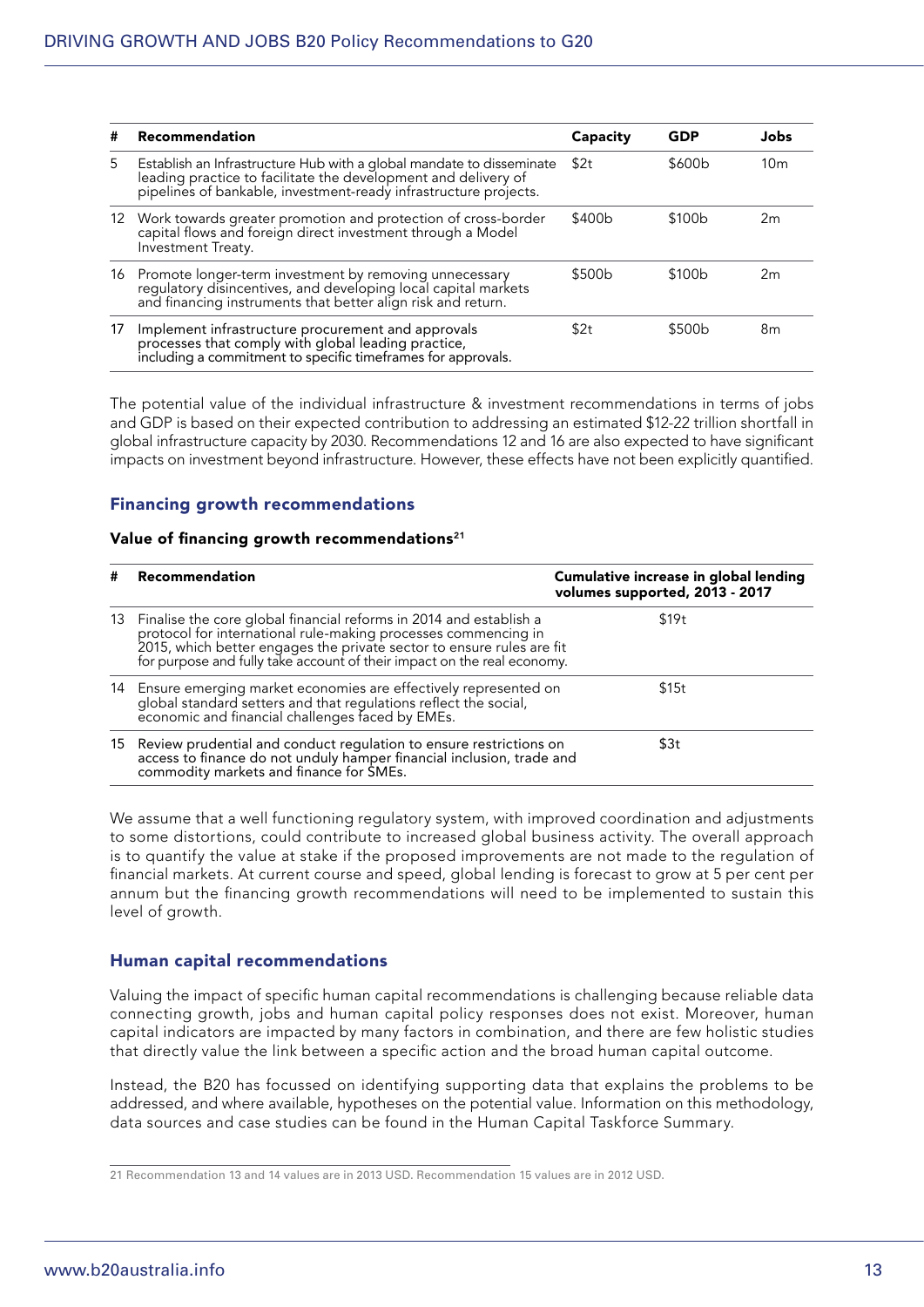## Value of human capital recommendations

| # | Recommendation                                                                                                         | Value                                                                                                                                                                                                             |
|---|------------------------------------------------------------------------------------------------------------------------|-------------------------------------------------------------------------------------------------------------------------------------------------------------------------------------------------------------------|
| 6 | Establish a national innovation agenda and<br>pipeline with supporting structural reforms.                             | Support for innovation creates the conditions<br>for productivity and jobs growth as well as enabling<br>countries to better respond to the challenges of<br>the future world of work                             |
| 7 | Increase the level of alignment and<br>responsiveness between the learning<br>ecosystem and workforce needs.           | By developing the right skills to respond<br>to changes in the labour market and<br>technological change, G20 countries can drive<br>economic growth, improve labour productivity and<br>reduce income inequality |
| 8 | Remove barriers inhibiting entrepreneurs<br>from starting and growing businesses.                                      | Increase the ability of entrepreneurs to<br>generate net jobs                                                                                                                                                     |
| 9 | Undertake structural reform to increase<br>felxibility, adaptability and mobility within<br>and across labour markets. | Structural reforms create supportive flexibility,<br>conditions for job creation and participation                                                                                                                |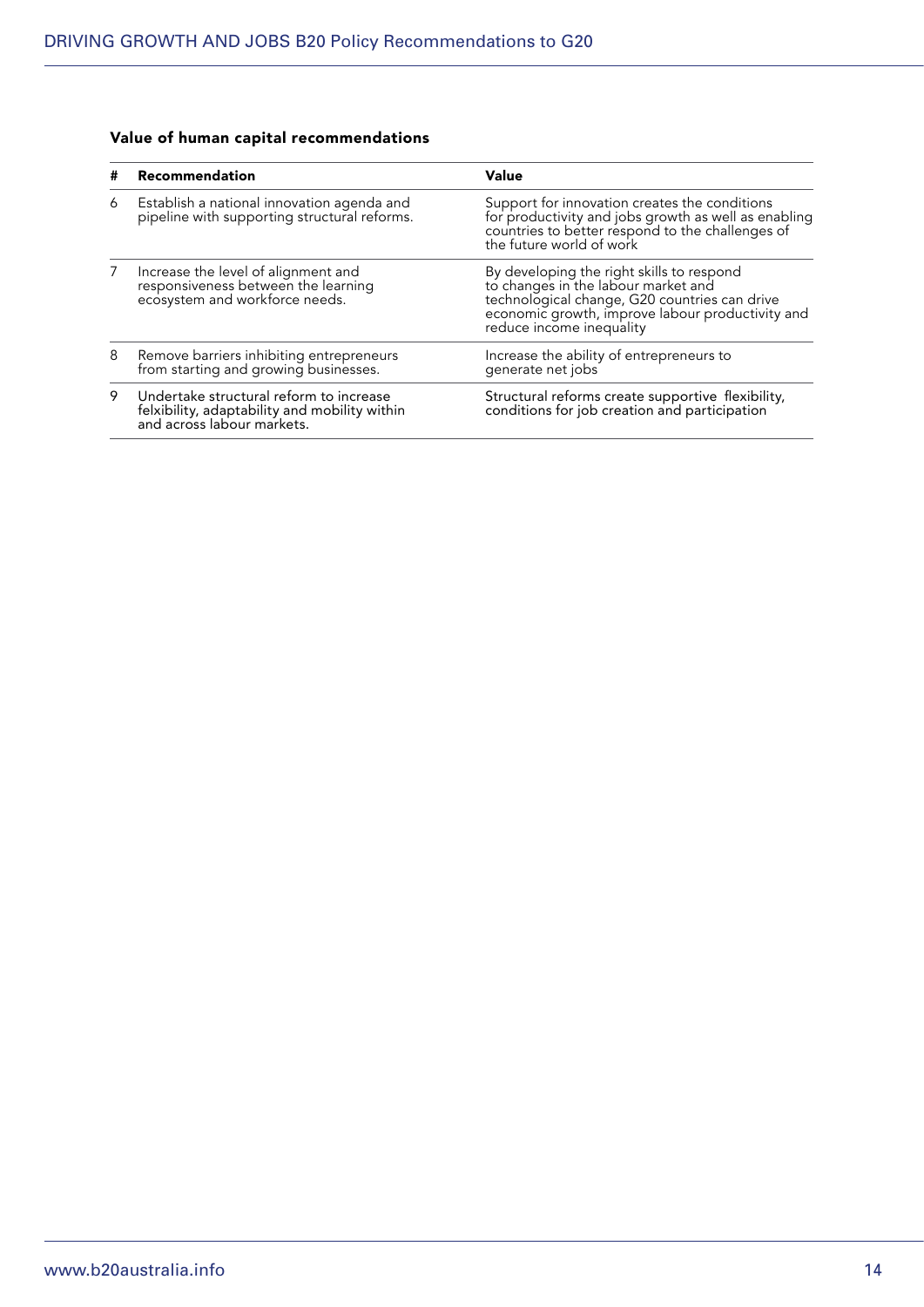# Taskforce leadership

The following taskforce and working group leaders endorse the B20 recommendations.

| <b>Andrew Mackenzie</b><br>Coordinating Chair<br>Trade Taskforce                    | <b>Alexey Mordashov</b><br>Co-Chair   | <b>Harold W. McGraw III</b><br>Co-Chair | <b>Yu Ping</b><br>Co-Chair         |
|-------------------------------------------------------------------------------------|---------------------------------------|-----------------------------------------|------------------------------------|
| David Thodey<br>Coordinating Chair<br>Infrastructure & Investment                   | <b>Danny Truell</b><br>Co-Chair       | <b>Hans-Paul Buerkner</b><br>Co-Chair   | <b>Kirill Dmitriev</b><br>Co-Chair |
| Taskforce                                                                           | <b>Marcus Wallenberg</b><br>Co-Chair  | <b>Thomas Donohue</b><br>Co-Chair       |                                    |
| <b>Michael Smith OBE</b><br>Coordinating Chair<br>Financing Growth Taskforce        | <b>Peter Sands</b><br>Co-Chair (West) | <b>Andrey Kostin</b><br>Co-Chair        |                                    |
| <b>Steven Sargent</b><br>Coordinating Chair<br>Human Capital Taskforce              | <b>Brent Wilton</b><br>Co-Chair       | Tugrul Kudatgobilik<br>Co-Chair         |                                    |
| <b>Michael Andrew</b><br>Coordinating Chair<br><b>Anti-Corruption Working Group</b> | Giuseppe Recchi<br>Co-Chair           |                                         |                                    |